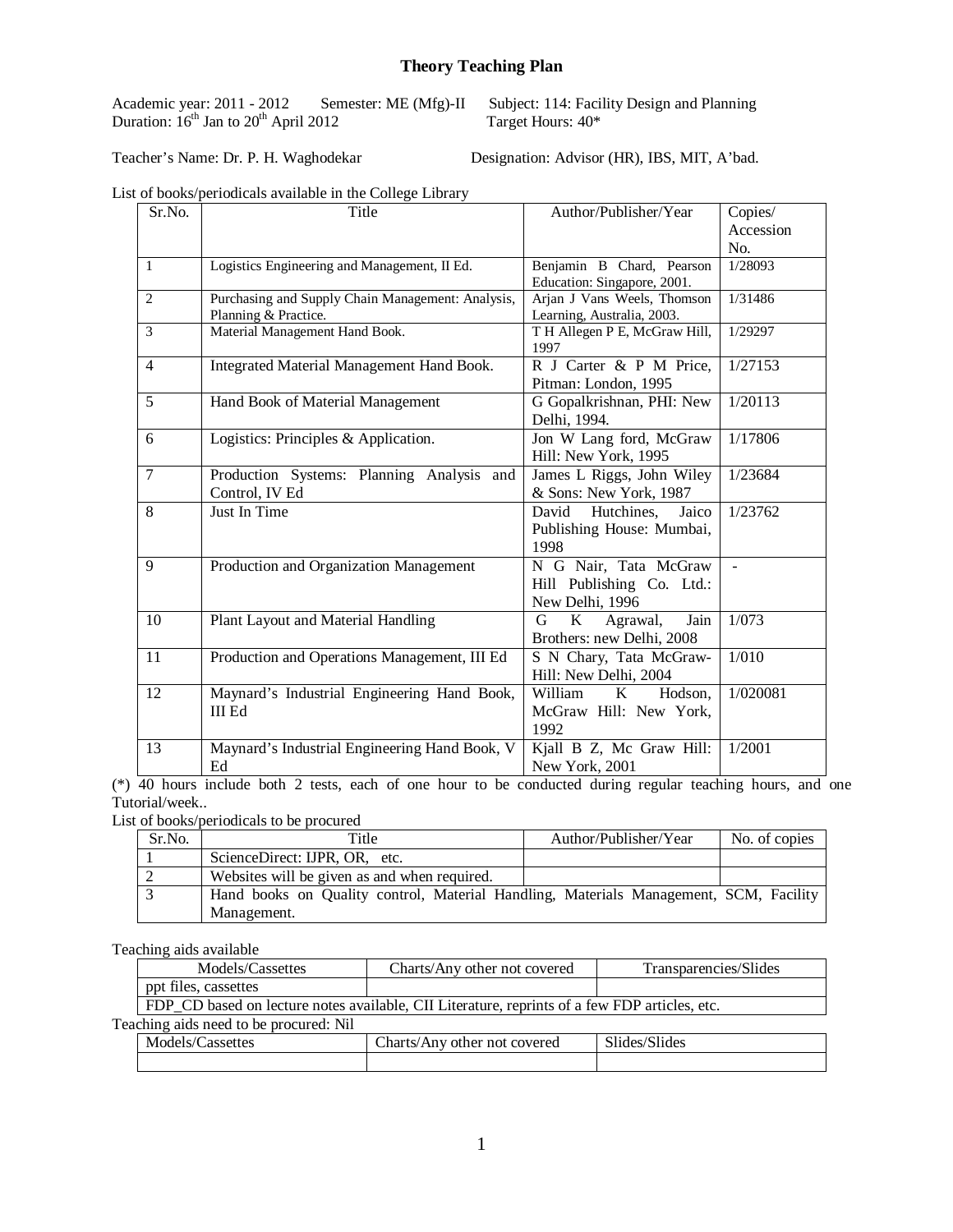# Detail Teaching Plan for the Semester: Duration  $16^{th}$  Jan 2012 to  $20^{th}$  April 2012

| Week           | Topics to be covered (hours allotted)              |         | Monthly cumulative |  |
|----------------|----------------------------------------------------|---------|--------------------|--|
| N <sub>o</sub> | (Target Hours 40) See also Appendix "B"            |         | % of portion       |  |
|                |                                                    | Planned | Achieved           |  |
|                | Plant location $&$ Layout (3)                      |         |                    |  |
| $\overline{2}$ | Plant location $&$ Layout (3)                      |         |                    |  |
| 3              | Plant location & Layout (2), Capacity Planning (1) |         |                    |  |
| $\overline{4}$ | Capacity Planning (3)                              |         |                    |  |
| 5              | Stores Management (3)                              |         |                    |  |
| 6              | Stores Management (1), Inventory Management (2)    |         |                    |  |
| 7              | Inventory Management (2), Material Management (2)  |         |                    |  |
| 8              | Material Management (3)                            |         |                    |  |
| 9              | Material Management (3)                            |         |                    |  |
| 10             | Material Handling (3)                              |         |                    |  |
| 11             | Material Handling (3)                              |         |                    |  |
| 12             | Material Handling (1), Logistics Management (2)    |         |                    |  |
| 13             | Logistics Management (3)                           |         |                    |  |
|                | Total $(\%)$                                       |         |                    |  |

#### Industry visits Planned

| Sr.<br>No. | Class/Proposed<br>dates of visit | Name & Address of Industry   | Contact Person/<br>Phone/e-mail | Areas of<br>Interest/<br>Locations |
|------------|----------------------------------|------------------------------|---------------------------------|------------------------------------|
|            |                                  |                              |                                 |                                    |
|            |                                  | One visit. March/April 2012. |                                 |                                    |
|            |                                  |                              |                                 |                                    |

#### Expert Lectures

|     | Class/Proposed | Name & Address of Expert                                     | Phone/e-Mail | Topic |
|-----|----------------|--------------------------------------------------------------|--------------|-------|
| No. | dates of talk  |                                                              |              |       |
|     |                | Two guest speakers, Feb end, April 1 <sup>st</sup> week 2012 |              |       |

## Home Assignments/Quizzes and Tutorials, See Appendix "A"

| Assignment     | Chapter | Assignment/Quiz | Date of    | Date of    |
|----------------|---------|-----------------|------------|------------|
| N <sub>O</sub> |         |                 | Submission | Evaluation |
|                |         |                 |            |            |

### Unit Tests

| Sr. No. | Date        | of Portion             | Date of Result    | Question    |
|---------|-------------|------------------------|-------------------|-------------|
|         | Test        |                        |                   | Bank given? |
|         | $4th$ March | Covered up to Feb 2012 | $06th$ March 2012 | See         |
|         | 2012        | end.                   |                   | Appendix    |
|         | $8th$ April | Covered between March  | $12th$ April 2012 | ``A"        |
|         | 2012        | and $3rd$ April 2012   |                   |             |

**The above schedule will be adhered to strictly. Tests-dates/Timings may change if some unavoidable future events are overlapping on the test schedule**.

\*\*\*\*\*\*\*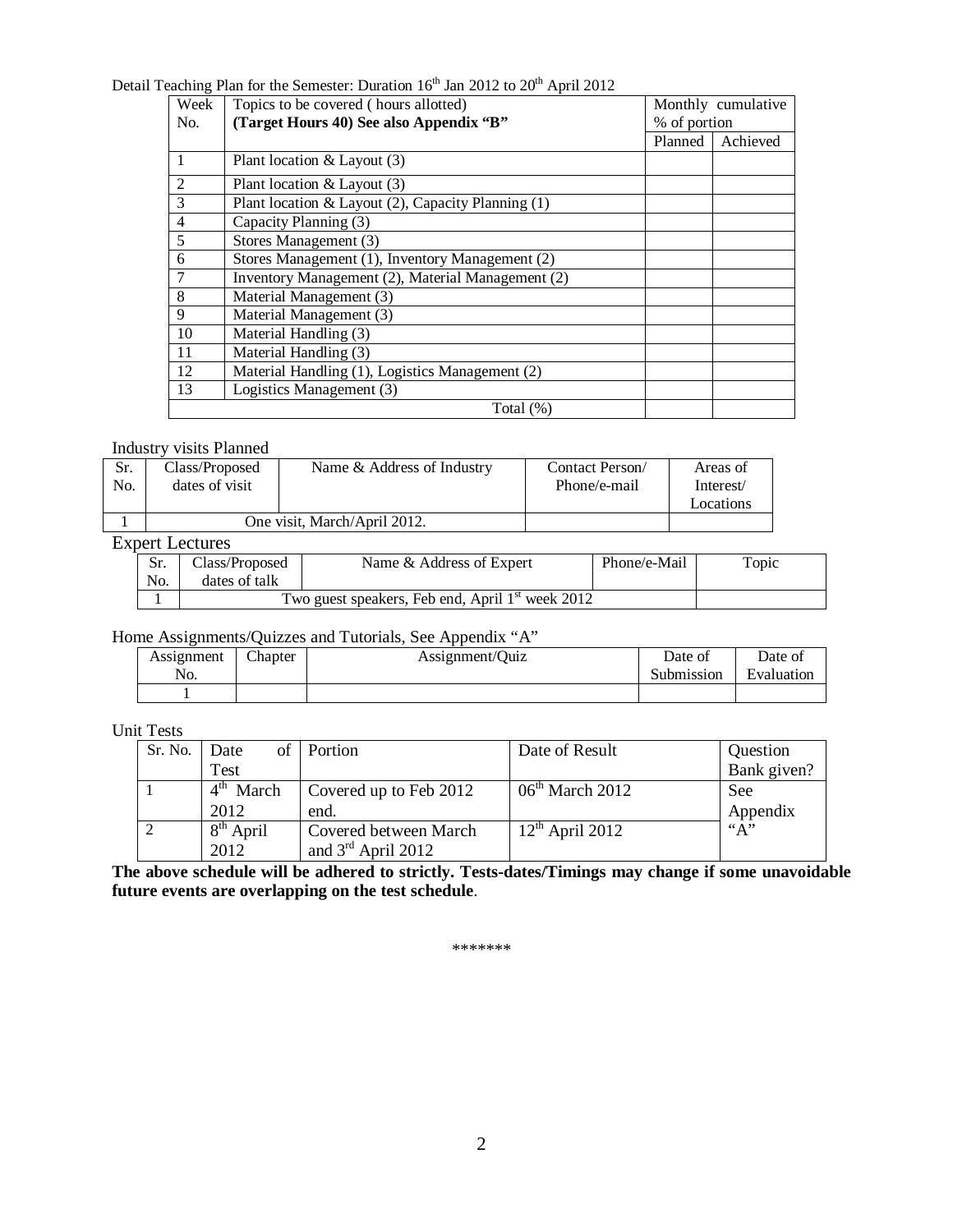|                | <b>Chapter-I: Plant Location and layout</b>                                                                                         |                    |
|----------------|-------------------------------------------------------------------------------------------------------------------------------------|--------------------|
| Q No           | <b>Question</b>                                                                                                                     |                    |
| $\mathbf{1}$   | State the plant layout factors and describe the factors Material Handling, Aisles, Flow                                             |                    |
|                | Type and Orientation.                                                                                                               |                    |
| 2              | List the different types of plant layouts. Which layout will you recommend for the                                                  |                    |
|                | following:                                                                                                                          |                    |
|                | 1. In door patients wards in hospitals.                                                                                             |                    |
|                | 2. Big Bazaar                                                                                                                       |                    |
|                | 3. Small Scale engineering industry.                                                                                                |                    |
|                | 4. Large scale industry with diversified product models.                                                                            |                    |
|                | 5. Human body                                                                                                                       |                    |
|                |                                                                                                                                     |                    |
|                | Justify your recommendation.                                                                                                        |                    |
| 3              | What are the factors affecting selection of location for a plant? Discuss Availability of                                           |                    |
|                | workforce factor.                                                                                                                   |                    |
| $\overline{4}$ | What are the objectives of plant layout? State the criteria for selecting a plant layout.                                           |                    |
| 5              | What is SLP?                                                                                                                        |                    |
|                | Human body is analogous to plant layout. Comment. How the human body and a plant<br>meet the requirements of building and services? |                    |
| 6              | What is constructive and improvement models of plant layout? List the different                                                     |                    |
|                | approaches for plant layout design like transportation, Queuing, etc.                                                               |                    |
| $\overline{7}$ | What is the importance of work flow in plant design?                                                                                |                    |
| 8              | Only state mathematical formulation (model) of plant layout for:                                                                    |                    |
|                | 1. Graph                                                                                                                            |                    |
|                | Transportation<br>2.                                                                                                                |                    |
|                | 3. Distance matrix                                                                                                                  |                    |
|                | 4. TCR                                                                                                                              |                    |
|                | 5. TFR                                                                                                                              |                    |
| 9              | State the main features of CRAFT, CORELAP and ALDEP                                                                                 |                    |
| 10             | What is REL chart? State its use.                                                                                                   |                    |
| 11             | Explain how the plant layout is affected by the consideration of:                                                                   |                    |
|                | Capacity planning<br>1.                                                                                                             |                    |
|                | 2. Equipment selection                                                                                                              |                    |
|                | <b>Material Handling</b><br>3.                                                                                                      |                    |
|                | 4. Logistics                                                                                                                        |                    |
|                | 5. Inventory                                                                                                                        |                    |
|                | <b>Stores</b><br>6.                                                                                                                 |                    |
|                | 7. Material Management                                                                                                              |                    |
|                | 8. Lean Manufacturing                                                                                                               |                    |
|                | 9. Safety and Security                                                                                                              |                    |
|                | 10. Building shape and floors                                                                                                       | Dr. P H Waghodekar |
|                | 11. Services and utilities                                                                                                          | Dated: 14.1.2012   |
|                | 12. Illumination                                                                                                                    |                    |
|                | Attempt any two as Tutorials.: Last Date for Submission: 08.2.2012                                                                  |                    |

## **Appendix "A"**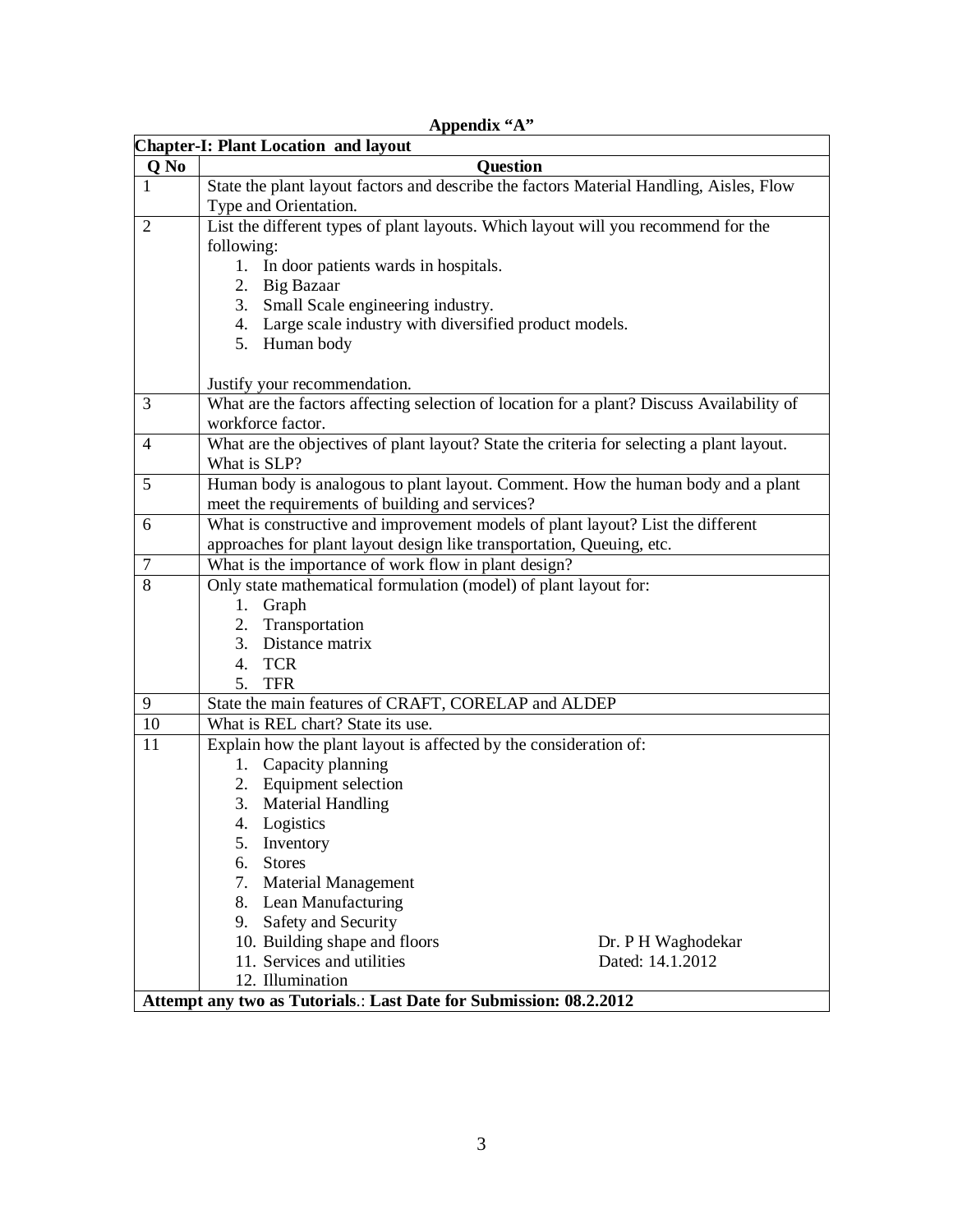|                | <b>Chapter-II: Capacity Planning</b>                                                        |  |  |
|----------------|---------------------------------------------------------------------------------------------|--|--|
| Q No           | <b>Question</b>                                                                             |  |  |
|                | Give the shades of: Capacity, capability, ability, potential constraint, blocking, obstacle |  |  |
|                | and hurdle.                                                                                 |  |  |
| $\overline{2}$ | What are the ingredients of effective capacity planning?                                    |  |  |
|                | "Capacity planning is essentially resources planning". Do you agree? Justify.               |  |  |
|                | List the components of capacity planning, and explain any two of these.                     |  |  |
|                | What do you mean by process capacity planning? How is it arrived at?                        |  |  |
| 3              | What is EPQ? State its role in capacity planning.                                           |  |  |
| $\overline{4}$ | Differentiate between production balancing and assembly line balancing (ALB)?               |  |  |
|                | List the tools and techniques of ALB and explain RPW method of ALB.                         |  |  |
|                | What is the engineering economics of ALB?                                                   |  |  |
| 5              | Explain the terms: Balance delay, balance loss and line efficiency.                         |  |  |
|                | What steps would you like to propose as a production manager to improve the balance         |  |  |
|                | line efficiency from 60% to 90%?                                                            |  |  |
| 6              | What is normal work area (NWA)?                                                             |  |  |
|                | Would like to treat work station as NWA?                                                    |  |  |
|                | What are the human factors considerations involved while designing a work station?          |  |  |
|                | Work station design means only ergonomics design. Comment.                                  |  |  |
| $\overline{7}$ | State the importance of selection of machines and plants? How would you like to             |  |  |
|                | differentiate: plant, machine, equipment and facility?                                      |  |  |
| 8              | How is capacity planning related with the followings                                        |  |  |
|                | Fluctuating market (demand).<br>1.                                                          |  |  |
|                | Materials handling.<br>2.                                                                   |  |  |
|                | 3. Production flow.                                                                         |  |  |
|                | 4. Work force.                                                                              |  |  |
|                | 5. Inventory management.                                                                    |  |  |
|                | 6. JIT and Lean thinking.                                                                   |  |  |
| 9              | State capacity units of the following:                                                      |  |  |
|                | Super fast trains.<br>✓                                                                     |  |  |
|                | Jet airways.                                                                                |  |  |
|                | An Engineering College.<br>✓                                                                |  |  |
|                | A hospital.<br>Dr P H Waghodekar                                                            |  |  |
|                | Road width.<br>January 14, 2012.<br>✓                                                       |  |  |
|                | Attempt any two as Tutorials.: Last Date for Submission: 20.2.2012                          |  |  |

| <b>Chapter-III: Stores and Inventory Management Materials Management</b> |                                                                                  |  |  |  |  |  |  |  |
|--------------------------------------------------------------------------|----------------------------------------------------------------------------------|--|--|--|--|--|--|--|
| Q No                                                                     | <b>Question</b>                                                                  |  |  |  |  |  |  |  |
|                                                                          | "Inventory is a grave yard for industry". Comment.                               |  |  |  |  |  |  |  |
| $\overline{2}$                                                           | List the types of inventory.                                                     |  |  |  |  |  |  |  |
|                                                                          | How do you differentiate between stores and inventory?                           |  |  |  |  |  |  |  |
|                                                                          | What is EOQ? State its role in Inventory Management.                             |  |  |  |  |  |  |  |
| 3                                                                        | List the inventory models.                                                       |  |  |  |  |  |  |  |
|                                                                          | ABC analysis is nothing but prioritization. Do you agree? Justify.               |  |  |  |  |  |  |  |
| $\overline{4}$                                                           | How does inventory location affect plant layout? What are the considerations for |  |  |  |  |  |  |  |
|                                                                          | inventory locations?                                                             |  |  |  |  |  |  |  |
| 5                                                                        | Differentiate between periodic and perpetual inventory.                          |  |  |  |  |  |  |  |
|                                                                          | What is the scenario of inventory control in a unit you have visited?            |  |  |  |  |  |  |  |
| 6                                                                        | Inventory can best be managed through JIT, TPS or Lean thinking. Comment.        |  |  |  |  |  |  |  |
| 7                                                                        | Illustrate two bin system, and KANBAN.                                           |  |  |  |  |  |  |  |
|                                                                          | How do standardization and codification affect inventory control?                |  |  |  |  |  |  |  |
| 8                                                                        | Present a flow diagram for simulating inventory control.                         |  |  |  |  |  |  |  |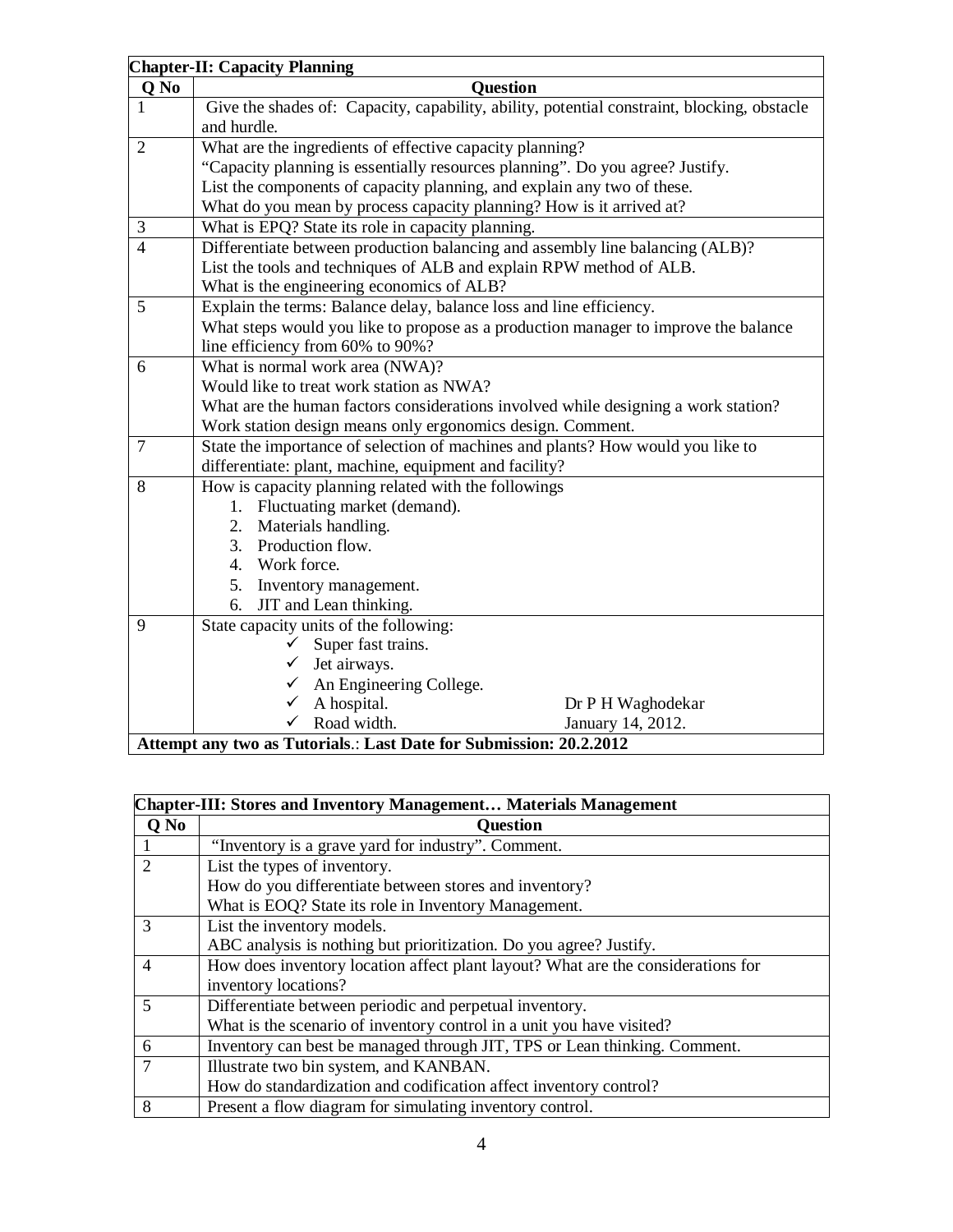| 9                                                                  | Explain: Material Requirement planning, MRP-II & ERP. How will you evaluate ERP package? |  |  |  |  |  |
|--------------------------------------------------------------------|------------------------------------------------------------------------------------------|--|--|--|--|--|
| 10                                                                 | Zero Inventories leads to "Aparigraha". Comment                                          |  |  |  |  |  |
| 11                                                                 | What is 'make and/or buy decision'?                                                      |  |  |  |  |  |
|                                                                    | How is it affected by materials management, logistics, and capacity planning?            |  |  |  |  |  |
|                                                                    |                                                                                          |  |  |  |  |  |
|                                                                    | Dr P H Waghodekar<br>Jan 14, 2012                                                        |  |  |  |  |  |
| Attempt any two as Tutorials.: Last Date for Submission: 27.2.2012 |                                                                                          |  |  |  |  |  |

| <b>Chapter-IV--V: Logistics Management. Materials Handling</b>     |                                                                                    |  |  |  |  |  |  |
|--------------------------------------------------------------------|------------------------------------------------------------------------------------|--|--|--|--|--|--|
| Q No                                                               | Question                                                                           |  |  |  |  |  |  |
| 1                                                                  | What is meant by logistics?                                                        |  |  |  |  |  |  |
|                                                                    | What is logistics organization? How is it controlled?                              |  |  |  |  |  |  |
| 2                                                                  | What are the various considerations (or elements) you will account for designing a |  |  |  |  |  |  |
|                                                                    | logistics system? Explain any one logistics management model you know.             |  |  |  |  |  |  |
| 3                                                                  | Materials Handling (MH) is like blood circulation in human body. Comment.          |  |  |  |  |  |  |
|                                                                    | State the principles of MH.                                                        |  |  |  |  |  |  |
| $\overline{4}$                                                     | State the objectives of MH.                                                        |  |  |  |  |  |  |
|                                                                    | How is MH classified?                                                              |  |  |  |  |  |  |
| 5                                                                  | State the factors affecting the MH system.                                         |  |  |  |  |  |  |
|                                                                    | What is about the engineering economics of MH?                                     |  |  |  |  |  |  |
| 6                                                                  | How does MH affect plant layout and capacity planning?                             |  |  |  |  |  |  |
| 7                                                                  | Security and safety are the two vital elements of MH. Comment                      |  |  |  |  |  |  |
| 8                                                                  | What are the human factors involved in MH? How the weight is lifted?               |  |  |  |  |  |  |
|                                                                    |                                                                                    |  |  |  |  |  |  |
|                                                                    | Dr P H Waghodekar<br>Jan, 14, 2012.                                                |  |  |  |  |  |  |
|                                                                    |                                                                                    |  |  |  |  |  |  |
| Attempt any two as Tutorials.: Last Date for Submission: 29.3.2012 |                                                                                    |  |  |  |  |  |  |

Note: Students are required to practice numerical problems. Numerical problems and notes in the form a CD- containing ppt, and doc-files, published recent international articles- are available with me. Students can bring CD and get material, numerical will be dealt in class and can be taken as home-assignments.

\*\*\*\*\*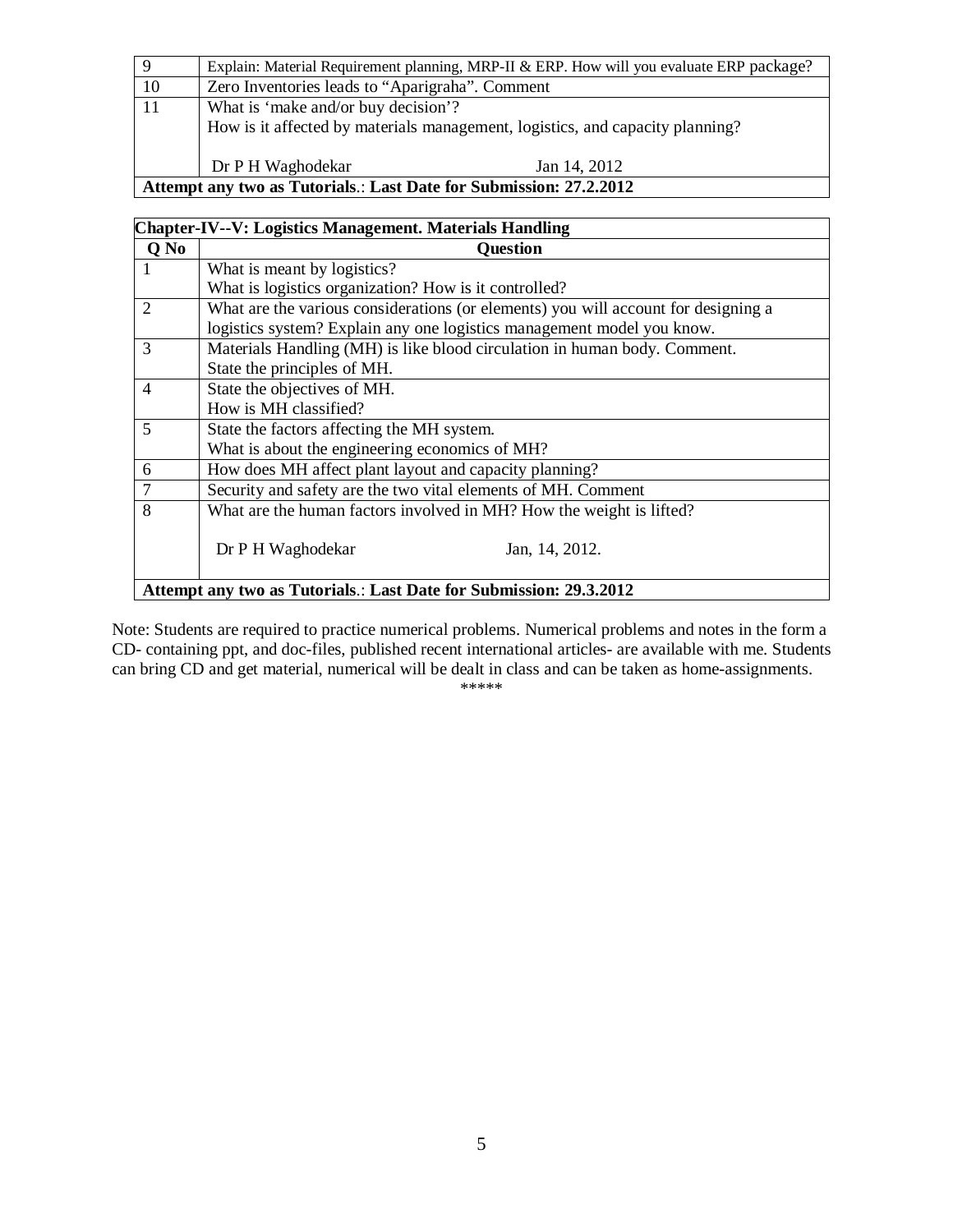# **Appendix "B"**

MARATHWADA INSTITUTE OF TECHNOLOGY, AURANGABAD.

 $\overline{1}$ 

# **Detail** MECHANICAL ENGINEERING DEPARTMENT

TEACHING PLAN: Dr. PH Waghodekar, CLASS: ME (Mfg) **PART II 2011-2012** 

**Facility Design and Planning**

TUTORIAL: 1 Hrs/Week

TEACHING SCHEME EXAMINATION SCHEME

THEORY : 3 Hrs/Week THEORY : 100 Marks (3 hrs)

| <b>TOPIC</b>                       | CONTENT**                                                                                                                                                                                                                                                                                                                                                                                                       | <b>OBJECTIVES</b>                                                                   | <b>LECT</b><br>(Hrs) | L<br>NO.       | TOPICS TO BE COVERED                     | <b>REMARK</b>              |
|------------------------------------|-----------------------------------------------------------------------------------------------------------------------------------------------------------------------------------------------------------------------------------------------------------------------------------------------------------------------------------------------------------------------------------------------------------------|-------------------------------------------------------------------------------------|----------------------|----------------|------------------------------------------|----------------------------|
| <b>SECTION A</b>                   |                                                                                                                                                                                                                                                                                                                                                                                                                 |                                                                                     |                      |                |                                          |                            |
| 1. Plant<br>location and<br>layout | Plant layout factors and theories, selection<br>criteria for layout, site, factory building and<br>services, transportation model in plant location,<br>design and development of process layout:<br>introduction, spiral analysis, straight line<br>method, travel charting method, load distance<br>chart, optimization of process layout using<br>schematic diagrams, templates, CRAFT, CORELAP<br>and ALDEP | Analytical<br>analysis,<br>reasoning,<br>argument and<br>decision making<br>skills. | $5 + 3*$             | $\mathbf{1}$   | P Layout: Importance, factors            | L. 1 Notes in advance,     |
|                                    |                                                                                                                                                                                                                                                                                                                                                                                                                 |                                                                                     |                      | 2              | Criteria, types, tools                   | PPt slides                 |
|                                    |                                                                                                                                                                                                                                                                                                                                                                                                                 |                                                                                     |                      | 3              | Tools                                    | Case studies               |
|                                    |                                                                                                                                                                                                                                                                                                                                                                                                                 |                                                                                     |                      | 4              | Computer in Layout                       |                            |
|                                    |                                                                                                                                                                                                                                                                                                                                                                                                                 |                                                                                     |                      | 5              | Computer in Layout                       |                            |
|                                    |                                                                                                                                                                                                                                                                                                                                                                                                                 |                                                                                     |                      | 6              | Computer in Layout*                      |                            |
|                                    |                                                                                                                                                                                                                                                                                                                                                                                                                 |                                                                                     |                      | 7              | Case study: CRAFT*                       |                            |
|                                    |                                                                                                                                                                                                                                                                                                                                                                                                                 |                                                                                     |                      | 8              | Case Study: CORELAP,<br>ALDEP*           |                            |
| 2. Capacity<br>planning            | Concept, cost output relationship, economics<br>and diseconomies of scale. EPQ, production and                                                                                                                                                                                                                                                                                                                  | Critical thinking,<br>creativity,                                                   |                      | $\mathbf{1}$   | Capacity concept, cost effect            | L. 2 Notes in advance,     |
|                                    | assembly line balancing, empirical method,                                                                                                                                                                                                                                                                                                                                                                      | quantitative                                                                        |                      | $\overline{2}$ | EPQ, Line balancing*                     | PPt slides                 |
|                                    | heuristic method, RPW method, design of<br>workstation, selection of machine and plant.                                                                                                                                                                                                                                                                                                                         | (optimization)<br>analysis.                                                         | $3+1$                | 3              | Workstation design                       | Case studies               |
|                                    |                                                                                                                                                                                                                                                                                                                                                                                                                 |                                                                                     |                      | 4              | Selection machine/plant                  |                            |
|                                    |                                                                                                                                                                                                                                                                                                                                                                                                                 |                                                                                     |                      |                |                                          |                            |
|                                    |                                                                                                                                                                                                                                                                                                                                                                                                                 |                                                                                     |                      |                |                                          |                            |
| 3. Stores                          | Stores Management: Objectives, site and<br>location, goods movement theory, and layout,<br>stores design consideration.                                                                                                                                                                                                                                                                                         | Critical thinking                                                                   |                      | $\mathbf{1}$   | Objectives, site and location            | L. 3 (a) Notes in advance, |
| Management<br>Inventory            |                                                                                                                                                                                                                                                                                                                                                                                                                 | and decision<br>making                                                              | $3 + 1$              |                | Layout and movement                      |                            |
| Management                         |                                                                                                                                                                                                                                                                                                                                                                                                                 |                                                                                     |                      | 2              | theories                                 | <b>PPT slides</b>          |
|                                    |                                                                                                                                                                                                                                                                                                                                                                                                                 |                                                                                     |                      | 3              | Design consideration                     | Case studies               |
|                                    | Inventory Management: Priorities, perpetual                                                                                                                                                                                                                                                                                                                                                                     | Decision making                                                                     |                      | 4              | Case study*                              |                            |
|                                    | inventory, system, periodic system, comparison<br>of perpetual and periodic inventory system,<br>peculiarities in India.                                                                                                                                                                                                                                                                                        | through Pareto<br>analysis                                                          | $3 + 1$              | 1              | ABC analysis, Pareto tool                | L. 3 (b) Notes in advance  |
|                                    |                                                                                                                                                                                                                                                                                                                                                                                                                 |                                                                                     |                      | $\overline{2}$ | Perpetual inventory                      | PPT slides                 |
|                                    |                                                                                                                                                                                                                                                                                                                                                                                                                 |                                                                                     |                      | 3              | Periodic inventory                       | Case studies               |
|                                    |                                                                                                                                                                                                                                                                                                                                                                                                                 |                                                                                     |                      | 4              | Numerical*                               |                            |
|                                    |                                                                                                                                                                                                                                                                                                                                                                                                                 |                                                                                     |                      |                | Section A Total : 14 theory + 6 Tutorial |                            |
|                                    |                                                                                                                                                                                                                                                                                                                                                                                                                 | <b>SECTION B</b>                                                                    |                      |                |                                          |                            |
| 4. Materials<br>Management         | Evolution, scope and functions, purchasing<br>procedures, integrated approach, integration<br>with production and sales, material management<br>planning and budgeting, various techniques, ABC<br>analysis, standardization and codification, make<br>and buy decision.                                                                                                                                        | System<br>approach,                                                                 | $5 + 3$              | $\mathbf{1}$   | Evolution, scope, function               | L. 4 Notes in advance,     |
|                                    |                                                                                                                                                                                                                                                                                                                                                                                                                 | planning and<br>control skills                                                      |                      | 2              | Integrated approach                      | PPT slides                 |
|                                    |                                                                                                                                                                                                                                                                                                                                                                                                                 |                                                                                     |                      | 3              | Purchase procedure*                      | Case studies               |
|                                    |                                                                                                                                                                                                                                                                                                                                                                                                                 |                                                                                     |                      | 4              | Planning and budgeting                   |                            |
|                                    |                                                                                                                                                                                                                                                                                                                                                                                                                 |                                                                                     |                      | 5              | Make of buy decision*                    |                            |
|                                    |                                                                                                                                                                                                                                                                                                                                                                                                                 |                                                                                     |                      | 6              | Numerical and 2 case studies*            |                            |
| 5. Material<br>Handling            | Objectives and classification, selection of MH<br>system for various applications, like production<br>shop, foundry, etc, factors affecting handling<br>systems, constructing a layout, safety<br>environment, and human factor in MH, safety in<br>industry, dust control, noise control.                                                                                                                      | Analysis and<br>selection skills                                                    |                      | $\mathbf{1}$   | Objective, classification                | L. 5 Notes in advance,     |
|                                    |                                                                                                                                                                                                                                                                                                                                                                                                                 |                                                                                     | $5 + 2$              | 2              | MH selection                             | PPT slides                 |
|                                    |                                                                                                                                                                                                                                                                                                                                                                                                                 |                                                                                     |                      | 3              | Applications                             | Case studies               |
|                                    |                                                                                                                                                                                                                                                                                                                                                                                                                 |                                                                                     |                      | 4              | MH Principles*                           |                            |